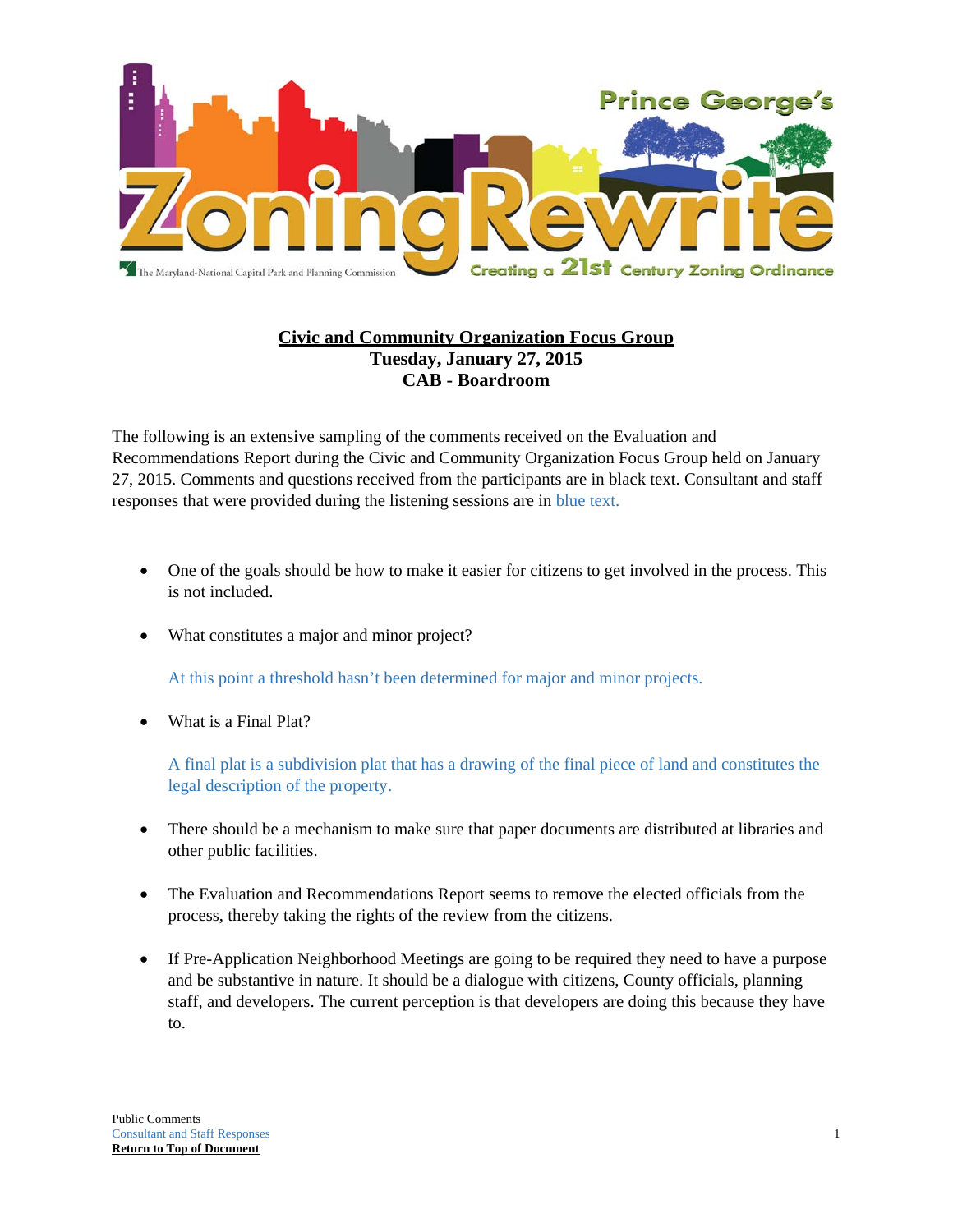

- The current process requires a pre-knowledge of the meeting or development. Only people who have already signed up as a party of record are notified. If a person is not signed up to be notified as a party of record, they will not be notified about the project. You have to change the structure of how the neighborhood meeting is done. Civic associations may not always be notified if property subject to that civic association is not abutting the proposed development.
- There also needs to be consistency in the electronic documentation. Sometimes documents are not on DAMS but are on PGATLAS. All documents should be totally accessible.
- The Planning Director and planning staff are not elected officials are not subject to public recall or public removal. Removing the elected official from discretionary review removes the direct relationship between the community and the individual you can recall.
- In many cases the municipalities have not informed unincorporated communities about what is going on and new development. I am concerned that unincorporated areas do not have enough input in the process.
- The current Health Impact Assessment mandate should be incorporated in the flow chart.
- Agricultural recommendations should be applied to a broader set of uses. These uses should be by-right in rural agricultural zones. The rewrite should consider adding more flexibility for agricultural uses. If the language is overly restrictive then innovation can be blocked. We would like to see meat processing plants as a use for rural agricultural zones as well. The current definition for urban farming is flawed and is only permitted for non-profits and in zones where agriculture is not permitted. The definition of urban agriculture should be changed to include urban farming in all zones. Composting for residents should be listed as a permitted use. "Urban Farms" could also be listed as a type of floating zone.
- Open space should be preserved in urban areas. This can be done in the form of community gardens or farmers markets.
- Farmers markets are not currently a permitted use in the County. The current definition combines "farmers market" with "flea markets". These are two separate uses. Farmers markets should be moved out of the Temporary Use categories. Under current law, it is not possible to operate a farmers market every week of the year.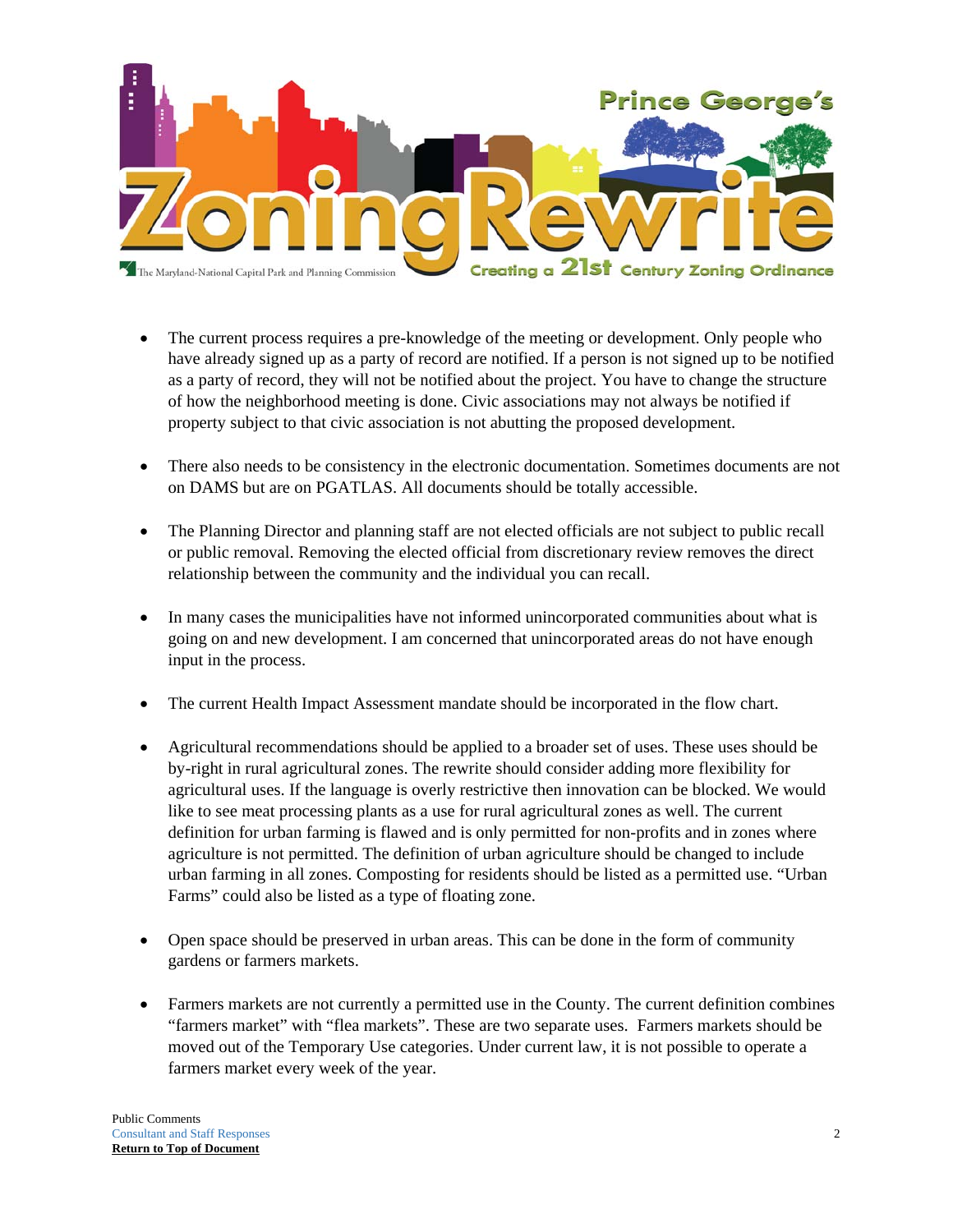

- The report is a very good starting point. Excellent ideas. Neighborhoods are trying to revitalize and the report includes tools that are important and key to doing this.
- The building form design standards in tables look excellent.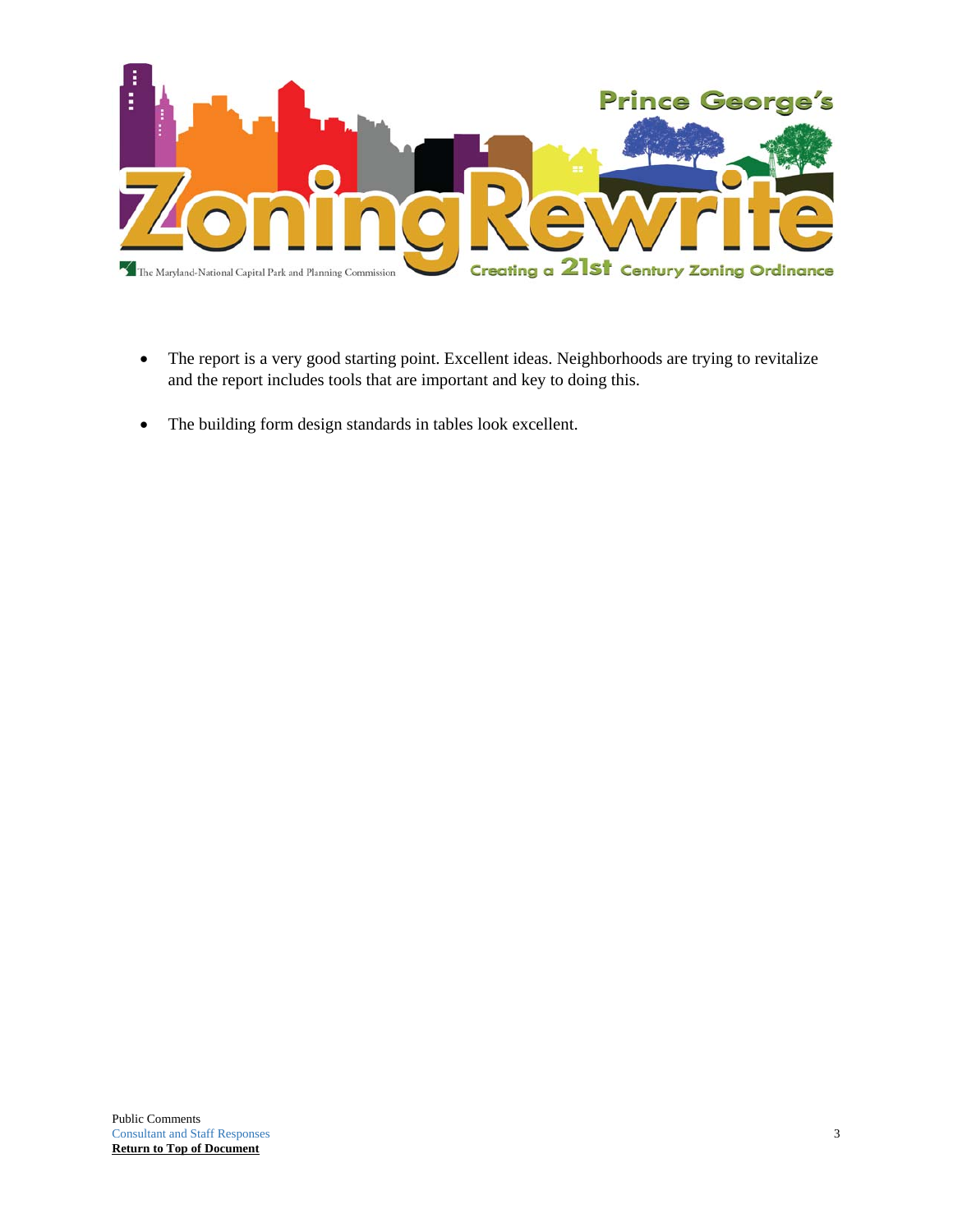

# **Business Focus Group Thursday, January 29, 2015 CAB - Boardroom**

The following is an extensive sampling of the comments received on the Evaluation and Recommendations Report during the Business Focus Group held on January 29, 2015. Comments and questions received from the participants are in black text. Consultant and staff responses that were provided during the listening sessions are in blue text.

 Would this report serve as a document for all constituents in development? Are we looking at one document that meets the needs of all the public, so they know how to proceed through projects?

#### Yes.

Currently, under the process now, is there a requirement for neighborhood meetings?

There is a form of a neighborhood meeting and there is an informal neighborhood meeting, but not to the extent that Clarion has proposed. Typically, we allow for meetings to happen in a convenient location.

When you say appeal does this mean that anyone can oppose the development?

An appeal is restricted to a party of record. An applicant can appeal or the District Council can call-up any application. The number of call-ups initiated in the County is unusually high. This provision generally does not exist in other jurisdiction and it does create a high level of uncertainty. The civic organizations focus group did not want their opportunities for input restricted, and generally support retaining the call-up process.

Given the recommendation relative to the  $10-15$  percent adjustments, that would be an adjustment that the Planning Director would make?

Yes.

• How large/long are most jurisdictions' zoning ordinances in the country?

300 – 500 pages seems to be on par with most "modern" zoning codes.

Public Comments Consultant and Staff Responses 1 **Return to Top of Document**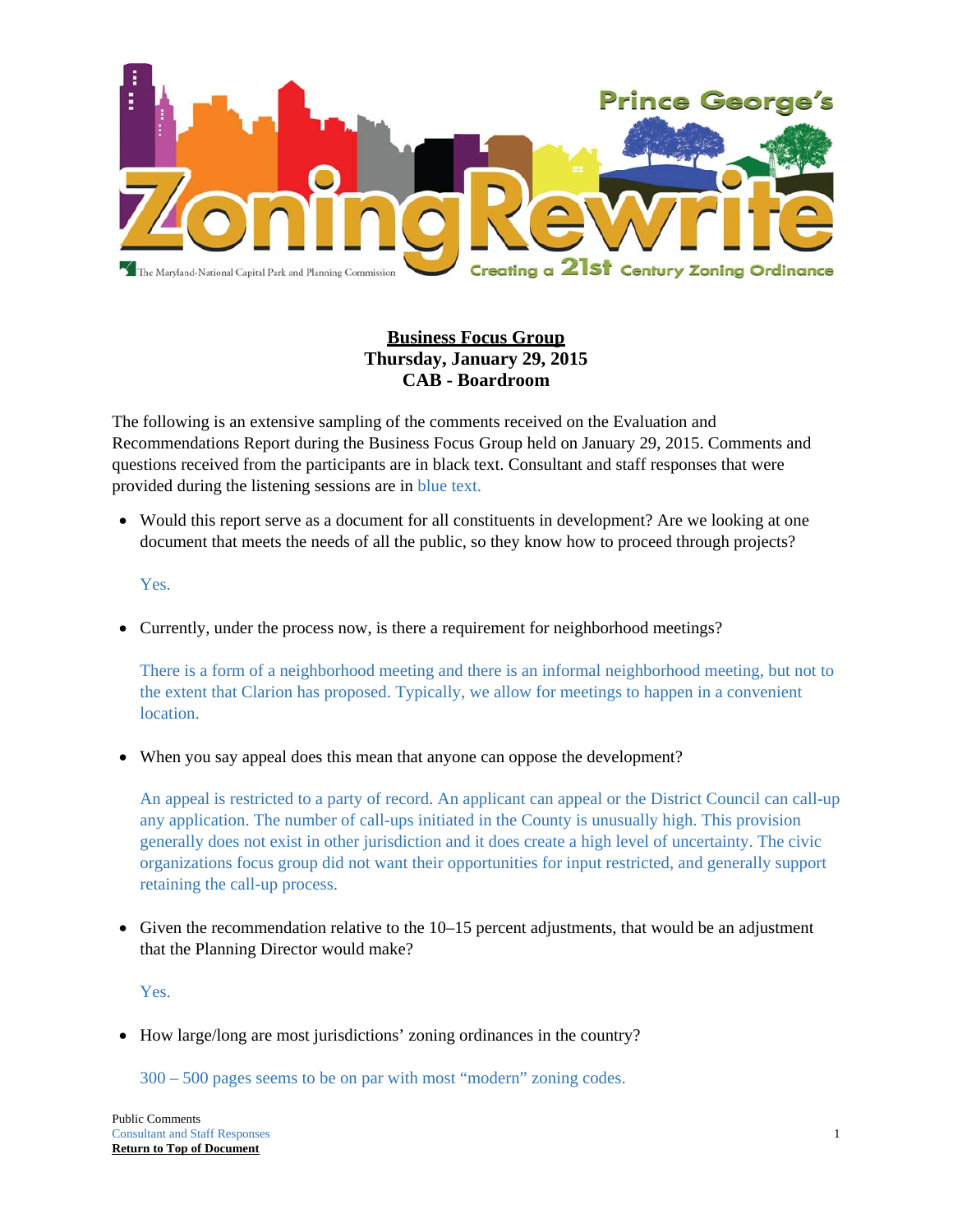

- This [report] makes so much sense.
- Policies need to be separated from process.
- I want to see urbanism in some areas of the County and less growth in the rural sections. We should try to protect as much open space as possible.
- I agree with the theme of the report, we need to identify the right balance between development and growth. On the rural side, I like that I can leave my house and I am in the country. I hope those areas are preserved. I like the thoughts about how people who own agricultural land can do something with it, and not be forced to become real estate development.
- How did the ordinance grow to 73 zones? There seems to be plenty of opportunity to consolidate districts and reduce overlap.

Typically, zoning ordinances have a few to begin with, but then as development gets more complex, the number of zones tends to grow. Yes, the base zones have expanded and there were too many floating zones (discretionary review zones) proposed. Clarion recommends that many of these zones be replaced by new Planned Development zones.

 I support simplification, but there was nothing in the ordinance to support new process. Once the ordinance is simplified, how does that effect a new situation, on the other hand developers do not want too much flexibility so that there is more certainty?

The idea is to reduce the number of uses by collapsing ones that are not hot button issues, those that have similar things you want to keep separate. Today's ordinance is prohibited, if use is not listed, it is prohibited. We also want to formalize interpretations so that decisions are consistent. Create a category that does not amend the code, but is a use that has not been listed or thought of where people can ask the Planning Director for special permission.

• How did the developers react to this, specifically the approval process?

They are pleased but skeptical it can get accomplished.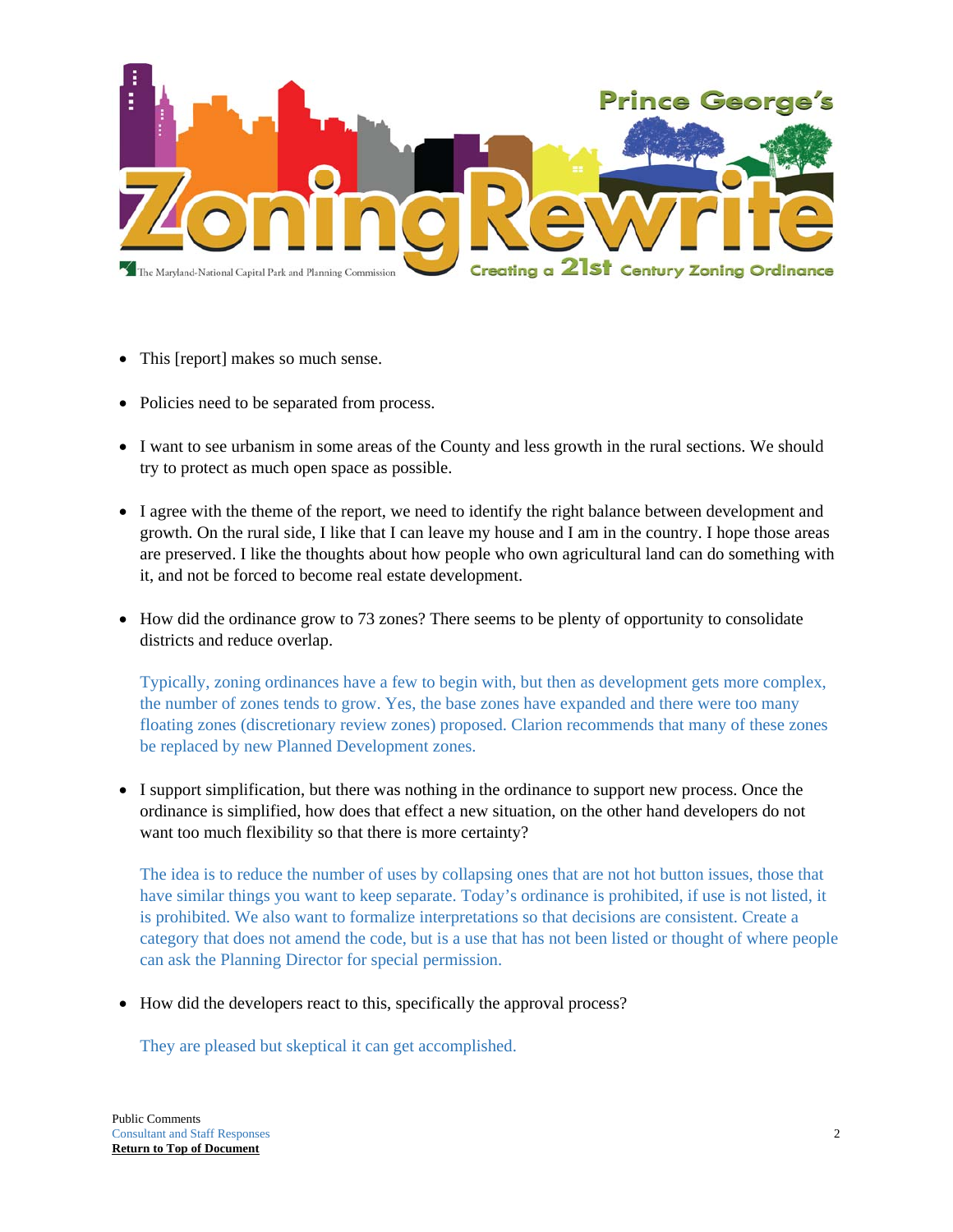

- There is a point where the ordinance can become too simple and people think something is missing.
- Currently, there is a collaborative process that can make things move, die, or stall. It is important for people involved to understand where it is headed. This process has the potential to take away power or authority. It is important to understand the best practices across the state of Maryland. We should be looking at our peers and other jurisdictions. We should know how these recommendations align with neighboring jurisdictions.
- How do ethics laws or regulations apply to staff?

Planning Board members and Planning Department staff are required to comply with ethics laws; however, these are somewhat different than the ethics laws imposed by the Maryland Annotated Land Use Article on the Prince George's County Council when it sits as the District Council on planning and zoning matters.

- It would be nice if councilmembers could get involved earlier in the process, but because of ex-parte rules councilmembers cannot hear discussions until an application is filed. If the council cannot be involved up front then there is a problem.
- Is there a way in the zoning ordinance to talk about absorption? We look at projects and it looks good on its face, but it has impact on nearby development.
- I think this is a fantastic process, revolutionary for the County.
- The civic buy-in will be difficult. They have lobbied for control in their neighborhoods and they do not want to lose that. This process needs to build trust.
- Who commissioned this work? The County Executive plays a key part in moving this project forward. He has to be able to assure both sides that we are trying to come to a process that allows for collaboration and implement *Plan Prince George's 2035*.
- The new zoning code should imply or explicitly require an ongoing review/assessment of the code.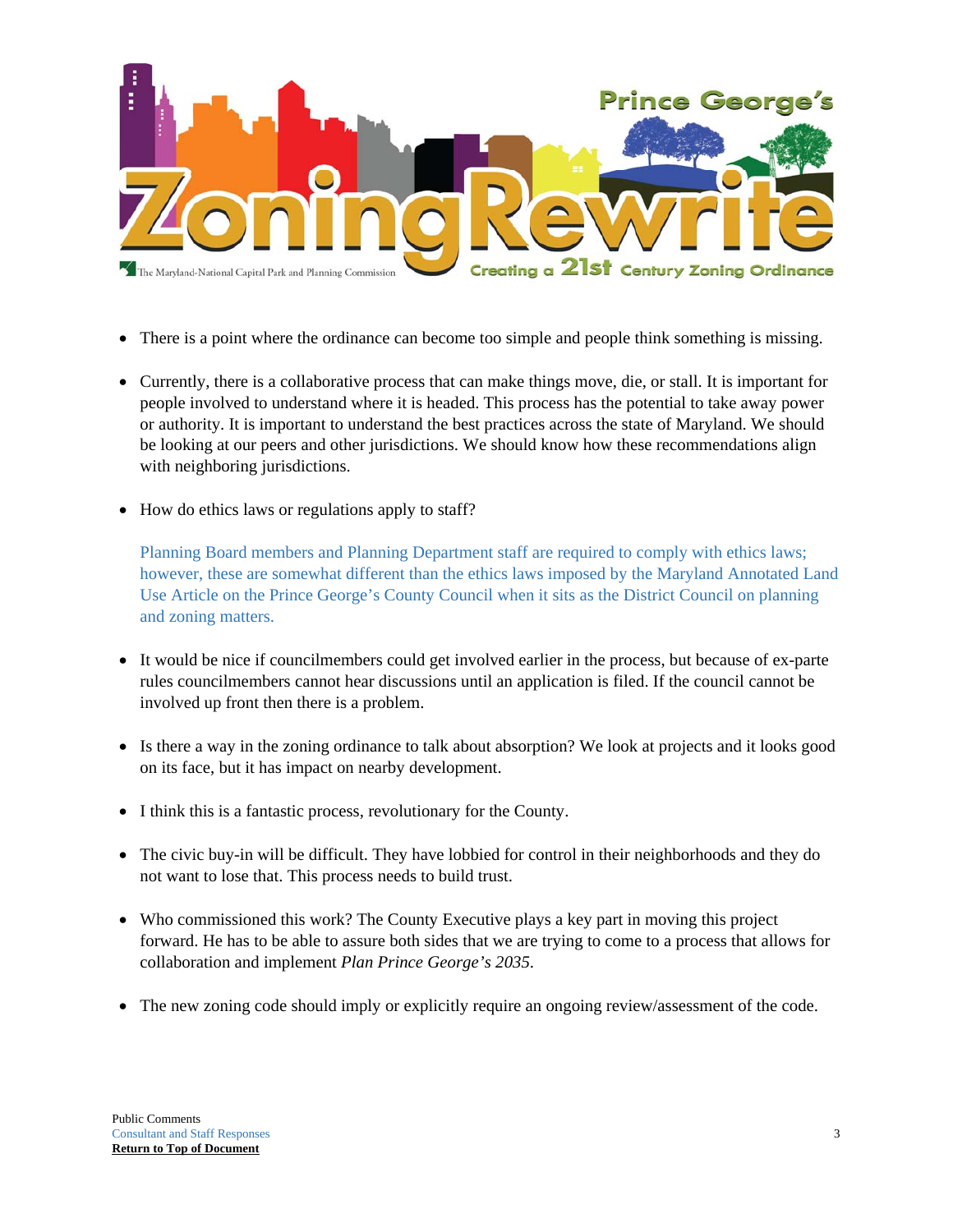

## **Municipalities and Institutions Focus Group Tuesday, February 10, 2015 IMD-Training Room**

The following is an extensive sampling of the comments received on the Evaluation and Recommendations Report during the Municipalities and Institutions Focus Group held on February 10, 2015. Comments and questions received from the participants are in black text. Consultant and staff responses that were provided during the listening sessions are in blue text.

You have eliminated almost all of the floating districts?

The majority of the floating districts have been consolidated. Many of the floating districts are very similar. Additionally, we've created base-districts, or by-right districts.

- There are local centers, generalized plans, and then more specific plans. So if you are in an agricultural zone or district, then are there a certain number of zoning options available to put in to the district? I hope that there is an increased focus in mixed-use and higher density residential communities.
- I have three issues:

1. I want to understand Neighborhood Conservation Districts and what impact they would have on municipalities and smaller communities. What are the restrictions on residential zoning?

The Neighborhood Conservation District is envisioned as an overlay zone that could potentially be applied to any community. There would have to be general consensus from participating neighborhoods and they would work with the Planning Department to create any development standards that they want to maintain.

2. Philosophically, I am onboard with the issue of removing the "call-up" provision. However, I am concerned that design standards that have been put in place are not being taking seriously, because the political process has not mattered. The "call-up" provision has been used for good and bad. How do we make sure that the vision and standards upfront are the protection on the back-end?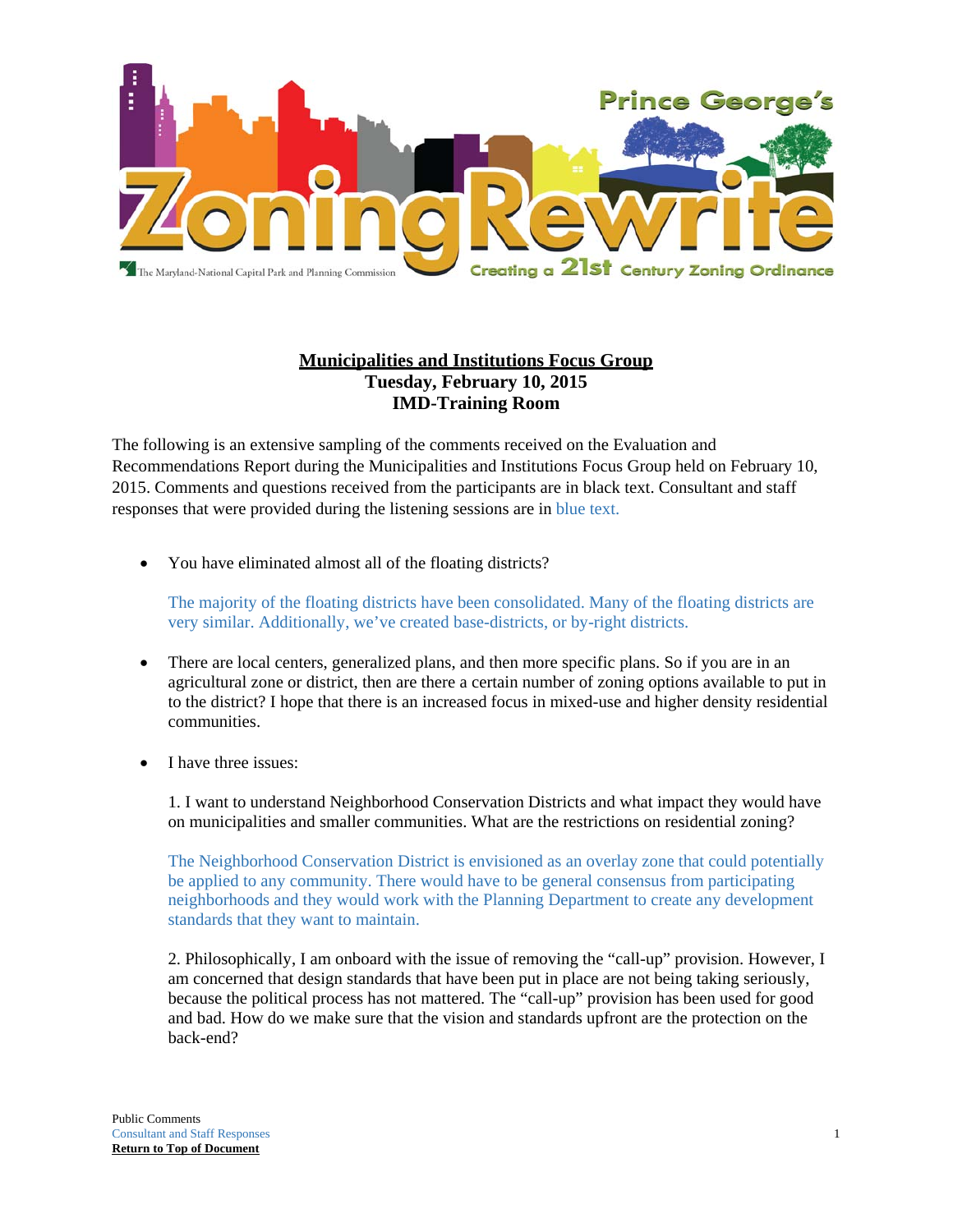

3. I like the idea of the pre-application neighborhood meeting. I want to see a clearer municipal role in this aspect; I want this to happen for un-incorporated areas as well. The challenge is that there are a few large municipalities that exist on their own, most of the municipalities are smaller and are along corridors. At times municipalities have conflicting goals, particularly if they do not receive incentives from development.

- There is a need for municipal support up front and there needs to be agreement on the terms. Have some municipalities that can get the buy-in more quickly than the County agencies.
- The report that you put together is outstanding; however, the impact and differential impacts on varying communities is not present in the report. This is problematic because there is an economic development plan that was put together in 2012 which this report does not address. One of the biggest impacts on my community is a result of adjacent development. My community receives negative impacts (increased traffic, crime) of development, but none of the increased revenues. Is it possible to create a formal set of rules in the zoning code which allow for revenue sharing as a result of economic development? There are a lot of agencies that are outside of the zoning control and our experience with some of those agencies has been difficult. It is important to understand that they do not consider the impacts of their projects on our zoning and economic development.

Meeting with state and local agencies is a responsibility of staff. Clarion's report addresses zoning. Staff met with our Interagency Coordination Group yesterday, and we will increase the number of these agencies within the next year to gain input.

Several sub-consulting firms on the project team are working on Transit-Oriented Development and economic and market studies to help test the recommendations from the report and zoning/subdivision regulations being proposed as we move forward.

Could you discuss the mandatory referral process? Is this touched on at all?

This is discussed in the outline and is recommended to carry forward. The mandatory referral process for public sector development projects is based on state legislation.

- I like the approach to make more development by-right and I like the concept to remove the "callup" provision. I don't understand what each of the individual community zones and standards are. Do the standards change by zones?
- I think if community engagement is up front and development is by-right, then this only allows citizens to influence the process and not have ability to change the process.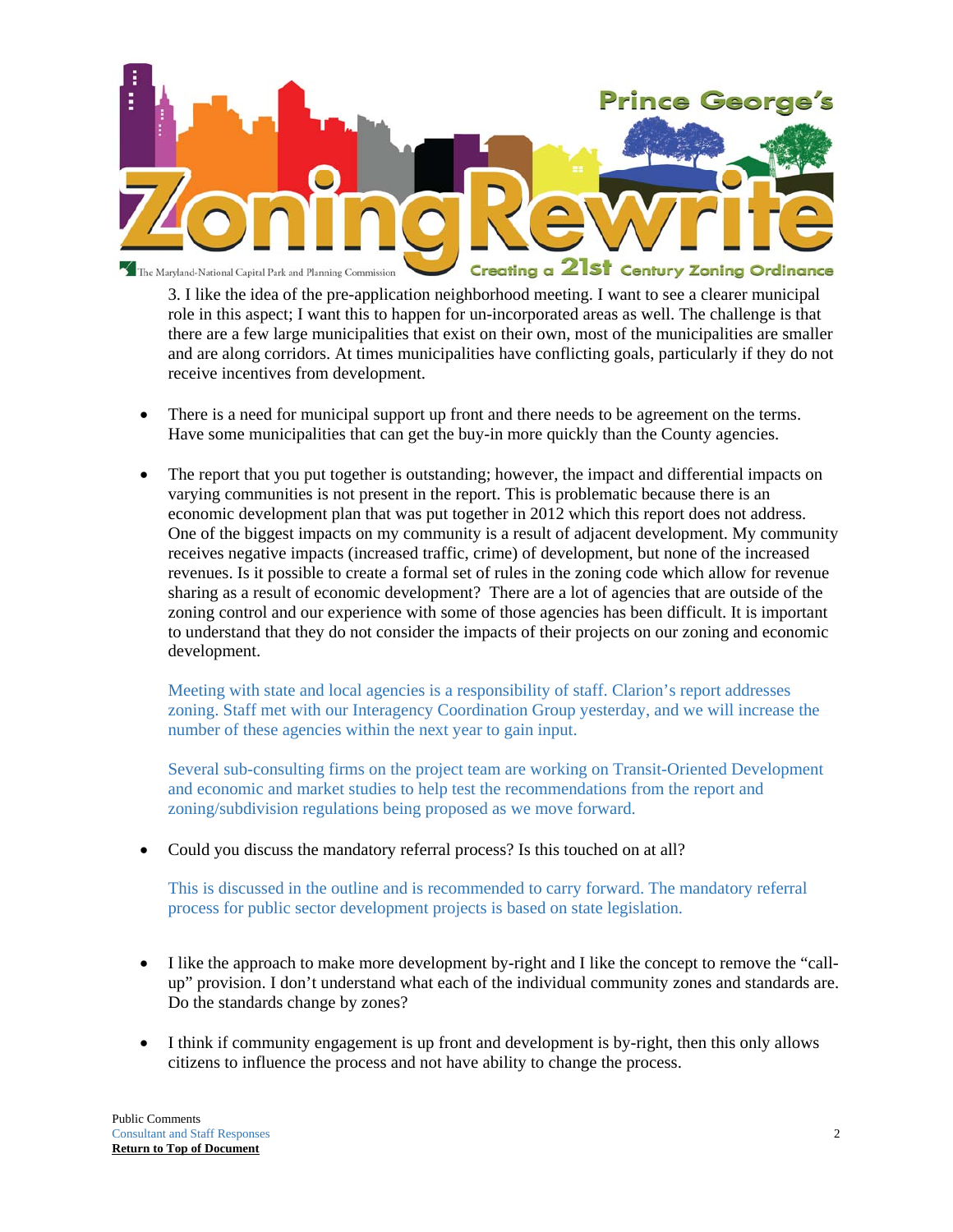

- I think it would be helpful to have town centers across multiple municipalities and allow us to come to an agreement of what our corridors will look like.
- I would like to have discussions about the public benefits.
- If you have by-right zones where there is significant impact on the community, there should be some type of trigger or consideration for public benefits discussion on the impact for conditional uses.

By-right standards for public benefit impact should be considered not as financial standards, but as traffic mitigation and open-space requirements, for example.

- Would it be okay to expand commercial zones by purchasing the residential communities? The only way for small municipalities to get meaningful development is to rezone periphery residential communities/properties. However, this is not something we are willing to do upfront.
- Municipalities want the ability to define what makes their community different. We have to find a way for this to happen and allow existing nuisance controls to live on.
- New Carrollton is looking at a lot of modern changes, I'm not really clear with what the parking requirements are around the transit district. I hope the rewrite addresses adjustments to the parking requirements.
- I would like to see the expansion on parking and APF (Adequate Public Facilities) in written form. Right now, APF analysis is essentially done by consultants to the developers.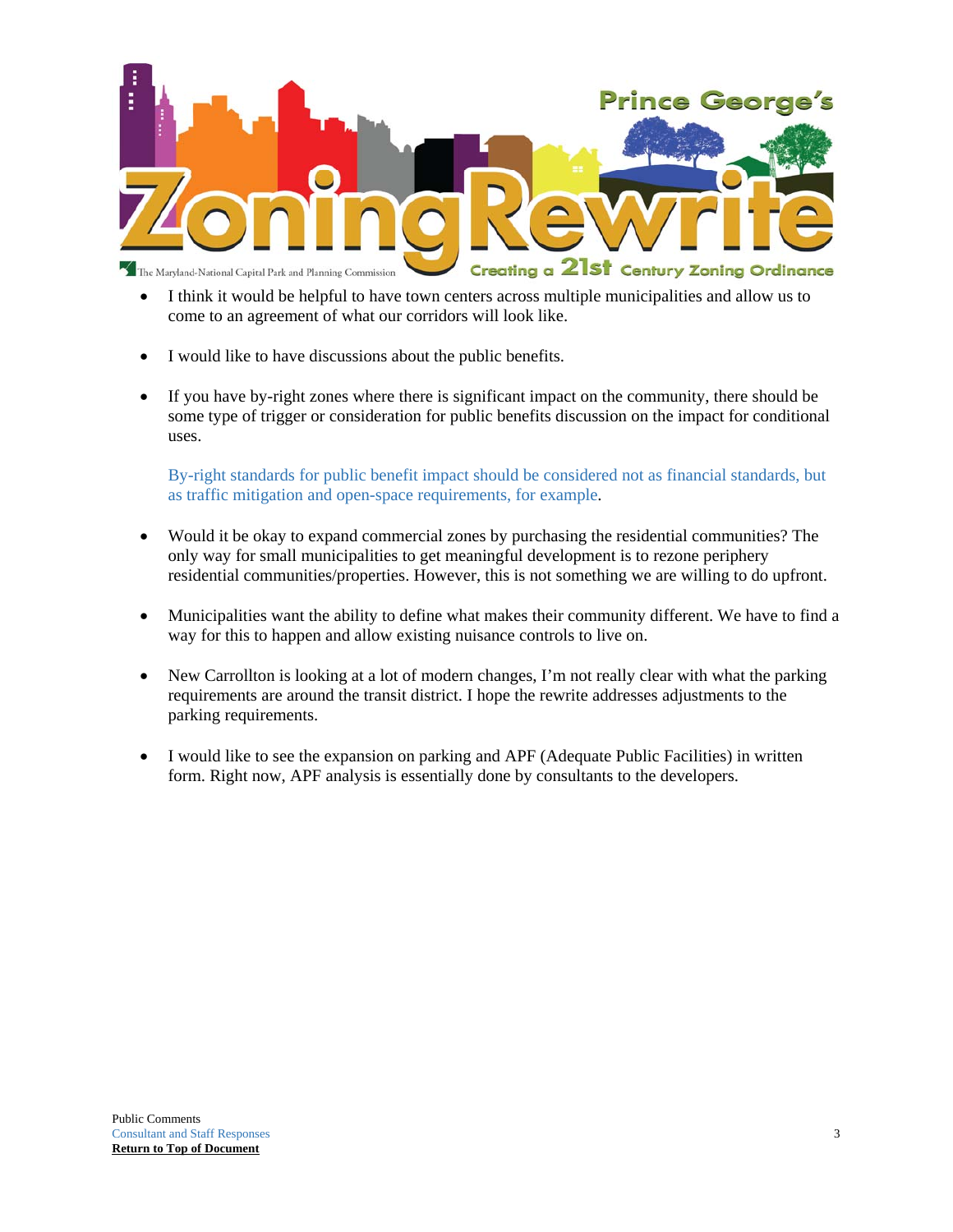

## **Real Estate and Land Use Professionals Focus Group Wednesday, January 28, 2015 CAB - Boardroom**

The following is an extensive sampling of the comments received on the Evaluation and Recommendations Report during the Real Estate and Land Use Professionals Focus Group held on January 28, 2015. Comments and questions received from the participants are in black text. Consultant and staff responses that were provided during the listening sessions are in blue text.

 The proposed contextual compatibility standards would override dimensional standards and provide range for buildings to no longer be non-conforming. If there are changes to the Zoning Ordinance, will there be any timeframe for properties to become non-conforming uses for these situations?

In the drafting stage, timeframes like this will be determined and discussed. A roadmap is needed to proceed with the drafting stages and will reconcile use definitions. Procedures will be drafted last.

• The use tables in the Zoning Ordinance are a problem. They have been the source of a great deal of text amendments. Will there be consideration or ideas as to how to address the Tables of Uses so they provide additional flexibility?

There is a section in the report that addresses the flexibility of zones. All new codes across the country have flexible use tables.

 From a community perspective, size is an arbitrary threshold for determining a major or minor project. The community is interested in aspects like traffic generation.

Size is generally used as a threshold and it generally makes the administration of the process easier. In the drafting phase we can create a set of criteria for minor and major projects and review these with the public.

• The current Tables of Uses generally prohibit any use that is absent. The zoning rewrite should include a mechanism, that is not legislative, that can easily forecast changes in uses.

Public Comments Consultant and Staff Responses 1 **Return to Top of Document**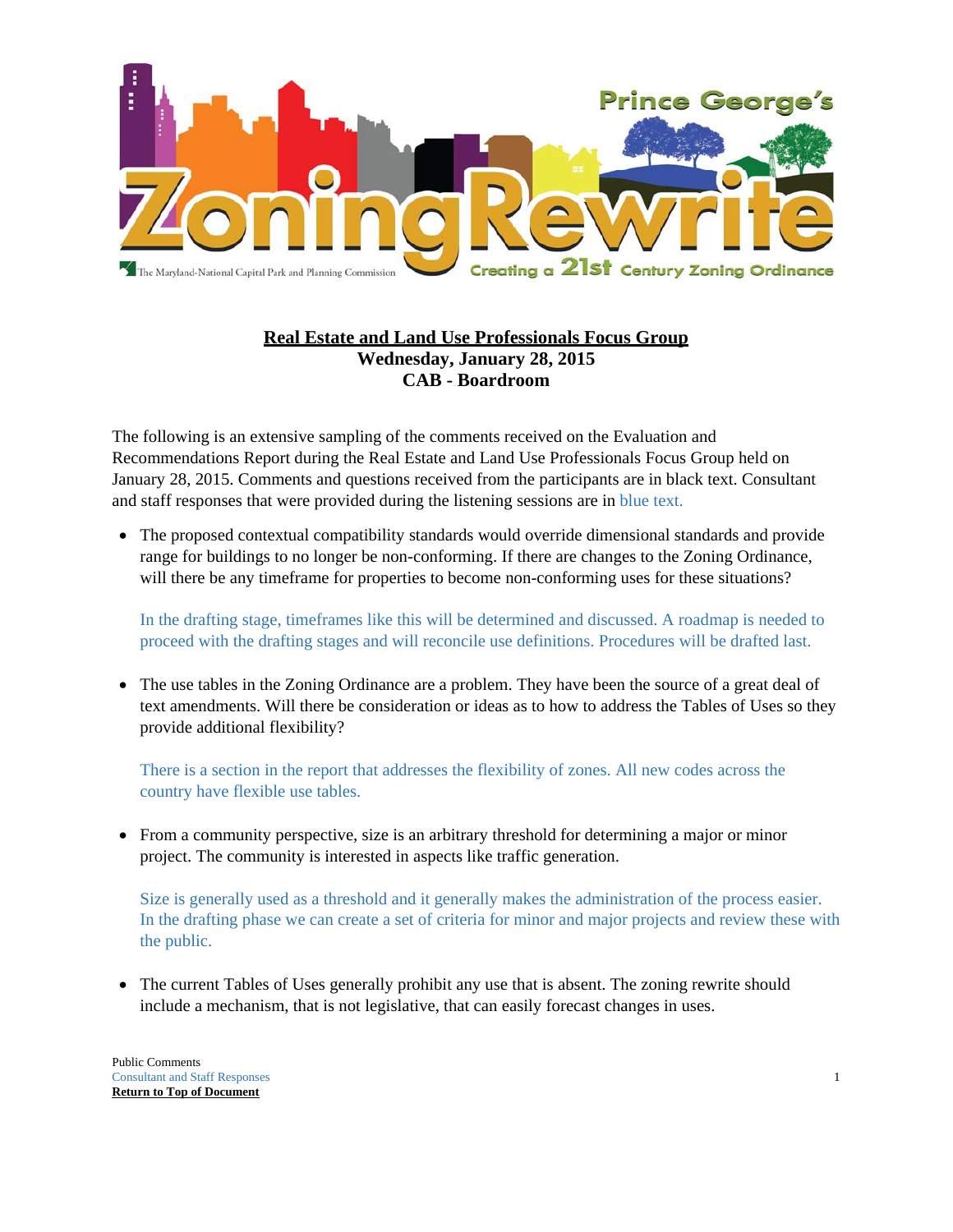

• There is a need to have some guidance through an interpretations process. Expectations and practices are challenged when ideologies and philosophies change. How do you create a procedure to resolve that potential conflict?

We believe that in the redrafting process we can make the law and process more clear. The redrafting process can create a clearer process and as a result make interpretations more succinct and consistent.

 Can you elaborate on the "no-call up procedures by council." One of the struggles that lawyers have is that the development review and approval process is long and the District Council can "call you up." Previous decisions may or may not be kept because the process is changed by the council. I like the idea of no call-up. What are other jurisdictions doing to prevent call up? How does this effect land use?

Prince George's County is unusual in its frequency and ability in using "call-up" or discretionary review. Generally, most jurisdictions do not want to make issues more controversial. Nationally, it is seen as a bad practice. Our experience is that most counties and large cities do not have call-up procedures. For instance, the City of Denver will not allow the council the ability to have administrative review within its Zoning Ordinance. In other jurisdictions where "call-up" is allowed, it can only be implemented with a super-majority or under other specific criteria (size, development standards). What we have seen, is that if the code increases the bar for development standards then the number of applications that are "called-up" by council is reduced.

 What is the best practice for the transition from old zones to the new proposed zones? What would you recommend for transition in terms of time?

Determining transition times is an issue that is better accomplished at drafting stage. Projects in progress are generally recognized and grandfathered when the legislative body adopts the code.

- Please do not create situations where non-conforming uses can easily occur. When properties fall into the non-conforming use category, it tends to cause degrading of the property.
- Term limits have allowed for councilmembers to not look at the impact of development and multiphase development. I feel like the council is less inclined to recognize the long-term nature of the

Public Comments Consultant and Staff Responses 2 **Return to Top of Document**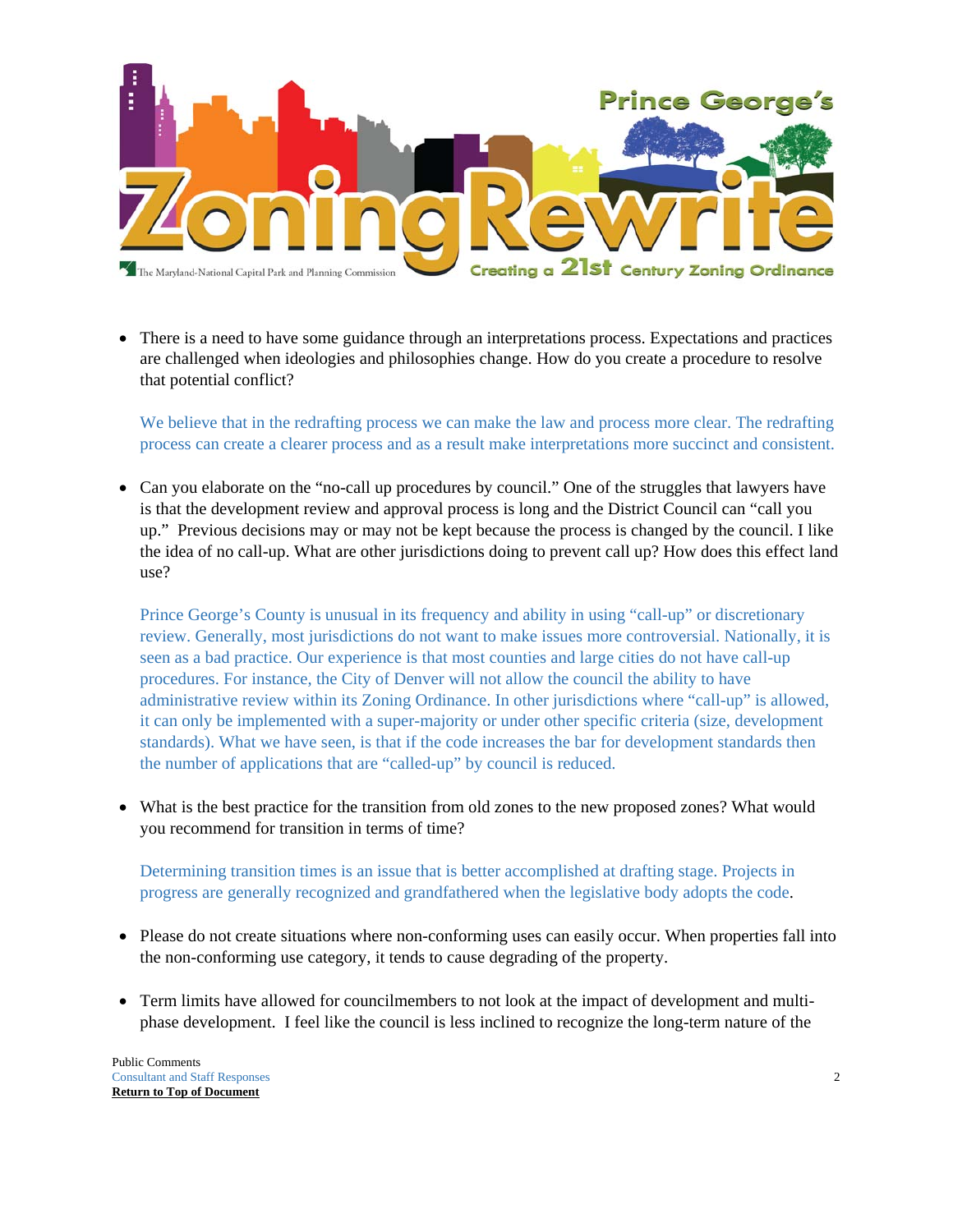

project.

- A number of current sector plans and master plans are shadow zoning ordinances. As you rewrite the zoning ordinance do not forget that sector plans have uses, development standards, and processes.
- I think it is a bad idea for special exceptions and special permits to be treated the same. I think the M-U-T-C (Mixed-Use-Transit-Center) process works better than special exceptions.
- The community I work in has three DDOZs (District Development Overlay Zones). For me, that means three different laws, each with three different plans attached. The DDOZs were created to allow transit development and arts-related development. In the process, the DDOZs also prohibited uses, which inadvertently created a value on prohibited uses with the expectation that there would be a future scarcity. This distorts the outcome of development. As zones change, they should be dynamic and market driven.
- Incentives for development are better than requirements on development.
- The code needs to work with operating agencies. It should not require items that operating agencies will not accept.
- This document refers a lot to *Plan Prince George's 2035*. I understand why, but do not draft something completely centered around the general plan as this could change.

Rewriting the Zoning Ordinance and connecting it with *Plan Prince George's 2035* is a national best practice to promote the plan, make sure it is relevant, and get the plan's goals implemented.

 Be aware that it may be difficult to sustain development if you put development percentages on certain targeted areas. For instance, if 75 percent of development is allowed in "target areas" and 25 percent of development is allowed in "non-target areas," and then no development occurs in the "target areas" you could have a situation arise where no development occurs in the County.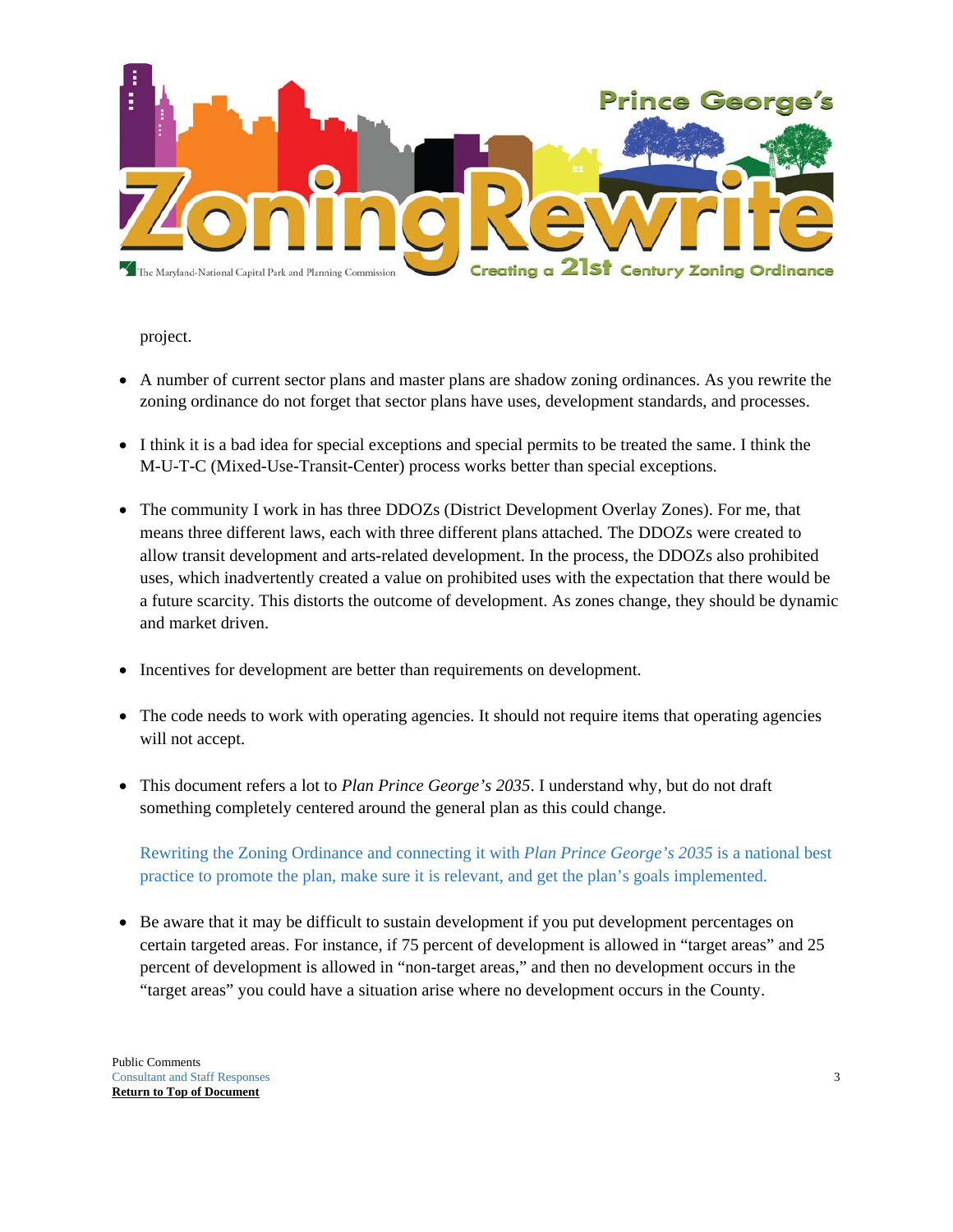

- I like seeing green building codes. There are many good codes that incorporate these practices. I think it is this section that should address that type of development. Green buildings can be place-tailored and this should be encouraged.
- Are we reinventing the wheel or is there a code in another jurisdiction that can show us what this will look like? It would be nice to see what the final product would look like.
- The Gateways Arts District Sector Plan exists because there is an arts and entertainment designation from the State of Maryland. The County created enabling and incentivizing elements to make changes and this slowed down the process. How do you intend to address the Gateway Arts District?
- Transit-oriented development zones will have a form-based guide as recommended by the Evaluation and Recommendations Report. If they comply with that size, will they have additional ease in the process?
- Graphics scare me and they are generally the most difficult part of the plan to comply with [editor note: the comment refers to the Development District Overlay Zone and Transit District Overlay Zone plans]. Pictures look like Bethesda Row. Be careful with graphics because flexibility is needed.
- I love the idea of simplifying the zones, my concern is that sector plans were tailored to the area that were being addressed. Eliminating the one size fits all overlay zone is impossible because there are unique challenges in each of the communities. If we are going to simplify the zones there needs to be a mechanism to respond to the concern of each of the communities.
- The rewrite should address parking standards and how they will be applied depending on location, zone, and use. For instance "How many parking standards will there be? Will there be multiple parking standards depending on geographic location, zone, and use?"
- Is anyone from the Permit Review Division looking at this?